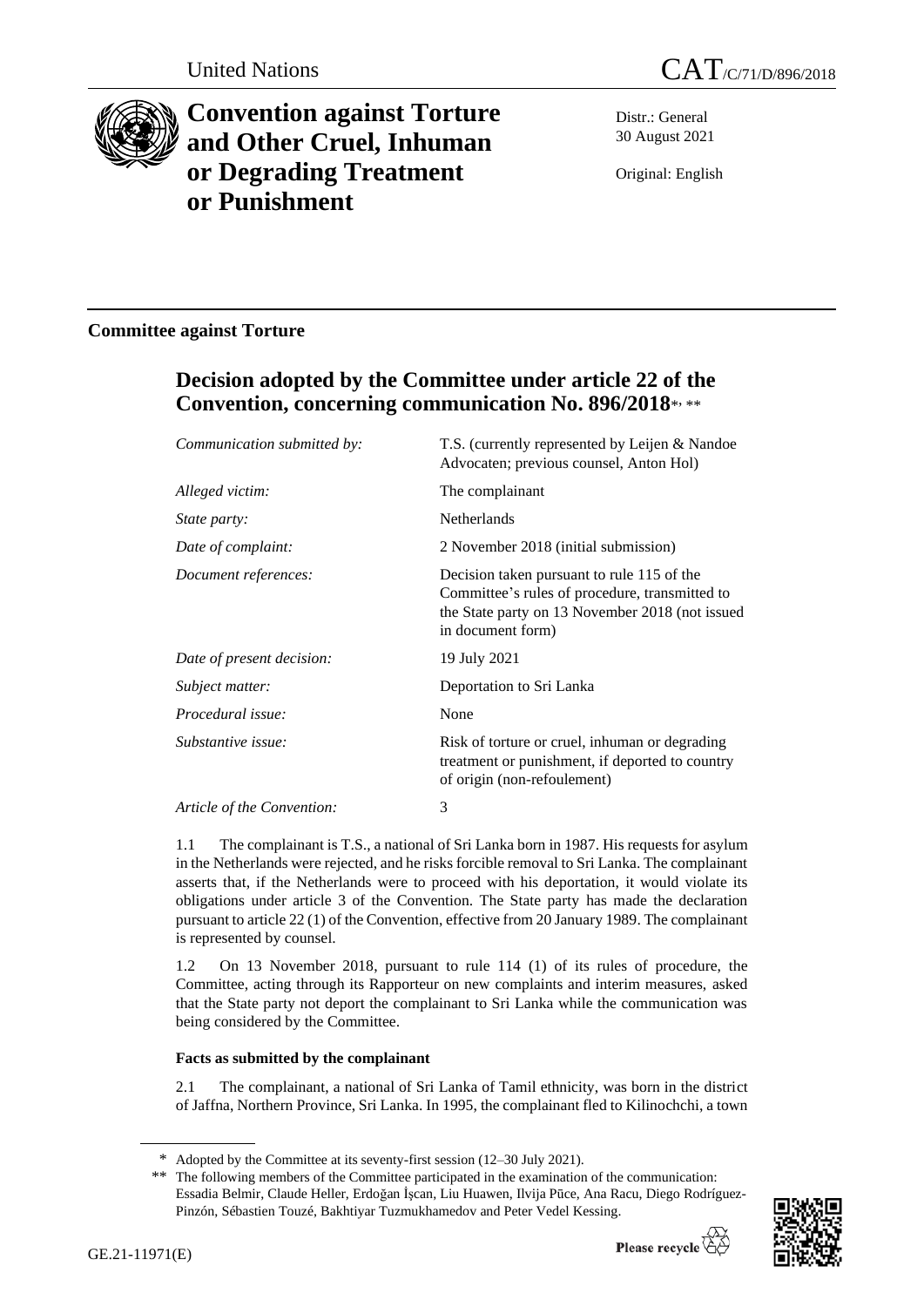controlled by the Liberation Tigers of Tamil Eelam at that time.<sup>1</sup> From 2005 to 2008, the complainant worked as a welder in a workshop owned by members of the Liberation Tigers of Tamil Eelam.

2.2 In January 2008, the complainant, along with his brother and sister, was required to take part in a physical training programme with the Liberation Tigers of Tamil Eelam. For two to three months, the complainant was forced to dig bunkers and crawl on his knees for several hours a day. As a result of the latter, he now walks with a limp.

2.3 When the fighting between the Sri Lankan authorities and the Liberation Tigers of Tamil Eelam intensified, the complainant, his siblings and his parents sought shelter wherever it could be found. In 2008, the complainant witnessed the death of his brother in an air strike carried out by the Sri Lanka Army.<sup>2</sup> In May 2009, the complainant was again approached by the Liberation Tigers of Tamil Eelam and forced to dig bunkers. He also helped them to transport wounded persons.

2.4 On 14 May 2009, the complainant and his sister left Mullivaikkal<sup>3</sup> and handed themselves over to the Sri Lanka Army. They were placed in detention in a provisional army camp in Omanthai, where they were interrogated about their potential affiliation with the Liberation Tigers of Tamil Eelam. On 15 May 2009, the complainant and his sister were taken to the Vavuniya refugee camp. They were both interrogated on multiple occasions and ill-treated by the officers. The complainant indicates that he was subjected to sexual assault, but that he was not raped. In September 2009, the complainant was transferred to the Joseph detention camp. During his confinement, the complainant was interrogated on a regular basis and asked about his involvement with the Liberation Tigers of Tamil Eelam and whether he knew people who were members of the organization. On several occasions during the interrogations, he was tortured.<sup>4</sup> The complainant consistently denied having any affiliation with the Liberation Tigers of Tamil Eelam.

2.5 In February 2011, the complainant escaped from the Joseph detention camp, with the help of his uncle, who had paid a bribe to the authorities. He went to Colombo, where he remained for a few days waiting for a trafficker to arrange for his flight from Sri Lanka using falsified travel documents. He arrived in the Netherlands on 7 March 2011.

2.6 The complainant submitted his first asylum request on 30 March 2011, which was rejected by the Immigration and Naturalization Service on 7 April 2011. The Service found that the complainant's account lacked credibility, in particular regarding his training and other activities with the Liberation Tigers of Tamil Eelam, his detention by the Sri Lanka Army and the circumstances of his escape from detention. On 7 April 2011, the complainant lodged an application for judicial review of that decision with the District Court of The Hague. On 28 April 2011, the complainant's application was dismissed. The Court established that, on the basis of the general country information before it and the individual circumstances of the complainant's case, it could not be inferred that the complainant had such a risk profile as would allow the Court to conclude that he faced a real and foreseeable risk of torture or ill-treatment upon his return to Sri Lanka. On 5 May 2011, the complainant filed for appeal to the Administrative Jurisdiction Division of the Council of State, which was rejected as manifestly unfounded in a decision dated 19 May 2011.

<sup>&</sup>lt;sup>1</sup> See Council of Europe Decision (CFSP) 2020/20 of 13 January 2020 updating the list of persons, groups and entities subject to Articles 2, 3 and 4 of Common Position 2001/931/CFSP on the application of specific measures to combat terrorism, and repealing Decision (CFSP) 2019/1341. Available at https://eur-lex.europa.eu/eli/dec/2020/20/oj. See also http://data.europa.eu/eli/dec/2021/1192/oj.

<sup>&</sup>lt;sup>2</sup> On an unspecified date during the bombardments, the complainant and his sister also lost contact with their parents.

<sup>&</sup>lt;sup>3</sup> It is unknown from the complaint and the supporting documents when they arrived in Mullivaikkal, but it appears that they left Mullivaikkal immediately before it was captured by the Sri Lanka Army, during the final phase of civil war between the Liberation Tigers of Tamil Eelam and the armed forces, in May 2009.

<sup>&</sup>lt;sup>4</sup> The complainant does not provide any details about the circumstances of torture and sexual assault to which he was subjected. It is only stated that he has many scars all over his body and that his teeth have been injured as a consequence of the ill-treatment.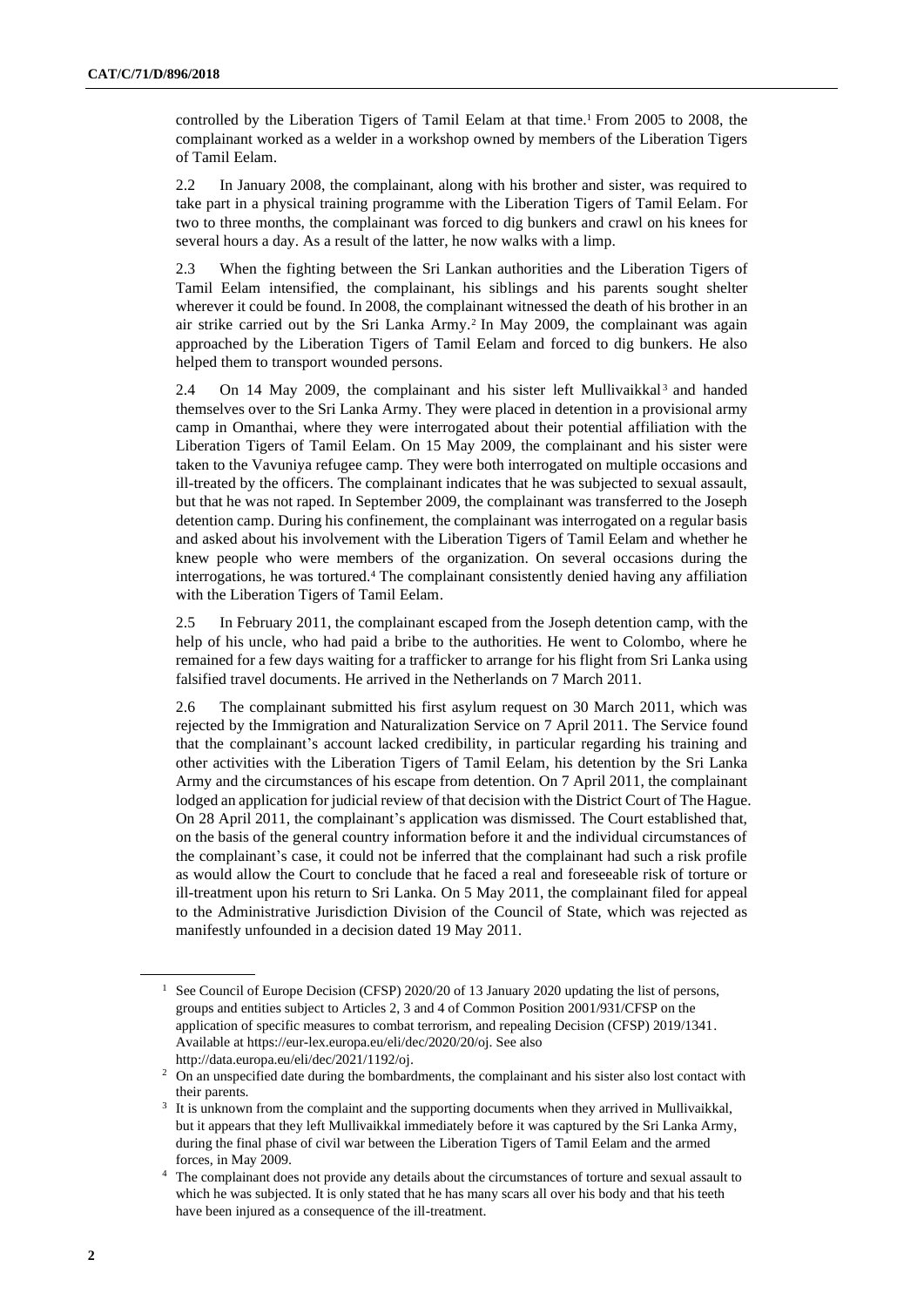2.7 In December 2011 or January 2012, the complainant wrote a letter to his mother to inquire about the situation in Sri Lanka. The complainant's uncle answered the letter and informed the complainant that the Sri Lankan authorities were still looking for him. His uncle sent him three documents, transmitted on behalf of the complainant's mother, namely, a letter from the police station in Kilinochchi dated 21 February 2011, a summons enumerating the accusations against the complainant dated 3 November 2011 and a warrant for the complainant's arrest dated 8 December 2011.

2.8 On 14 June 2012, the complainant submitted a new application for a temporary asylum residence permit on the basis of the new evidence received from his uncle. His asylum application was denied by the Immigration and Naturalization Service on 22 June 2012. The decision of the authority of first instance was based on the opinion of the Royal Military and Border Police, in which the latter had concluded that the submitted documents had not been drawn up and issued by the competent authorities, due to the irregularities detected in their format. The complainant's appeal was rejected by the District Court of The Hague on 19 August 2014. No appeal was sought against that judgment.

2.9 On 15 April 2015, the complainant submitted his third application for asylum. He based the application on the fact that, in early December 2014, he had had the emblem of the Liberation Tigers of Tamil Eelam tattooed on his upper right arm. The application was dismissed on 20 November 2015 on the grounds that the tattoo did not indicate that the complainant was to be regarded as a high-profile individual playing a significant role in Tamil separatism or any activities against the Government of Sri Lanka.<sup>5</sup> The complainant's appeals were rejected on 18 December 2015 by the District Court of The Hague and on 5 February 2016 by the Administrative Jurisdiction Division of the Council of State.

2.10 On 2 June 2017, the complainant submitted a new asylum request on the basis of a medical report issued by the Institute for Human Rights and Medical Assessment. On 7 June 2017, his application was denied by the Immigration and Naturalization Service. On 28 June 2017, the District Court of The Hague declared the complainant's request for judicial review well founded. That decision was challenged by the Minister for Migration and, by judgment of 7 November 2017, the Administrative Jurisdiction Division of the Council of State declared the complainant's request for judicial review unfounded.

2.11 With reference to those proceedings, the complainant claims that he has exhausted all available domestic remedies.

2.12 It is further submitted that the complainant has been actively engaged in various events organized by Tamils in the Netherlands, such as the annual commemorations of Heroes Day. On 20 March 2013, the complainant became a member of the Tamil Youth Organization in the Netherlands. Apart from participating in demonstrations against the Government of Sri Lanka, he provides assistance in organizing the events. On 20 May 2015, he also gained membership in the Dutch Tamil Forum, a group whose aim is promoting an independent Tamil state.

#### **Complaint**

3.1 The complainant claims that his deportation to Sri Lanka would constitute a violation of his rights under article 3 of the Convention. He claims that there are substantial grounds for believing that he would be subjected to torture or cruel, inhuman or degrading treatment or punishment at the hands of the authorities of Sri Lanka.

3.2 In particular, the complainant alleges that he has been subjected to ill-treatment in the past by the Sri Lanka Army. He underlines that the forensic medical report attests to his

<sup>&</sup>lt;sup>5</sup> It appears from the court documents that the complainant submitted an attestation as well, dated 25 December 2014, drawn up by the village officer (*grama niladhari*) on the basis of his mother's statement claiming that eight unidentified men, some in uniforms and some in plain clothing, went to the house of the complainant's parents to inquire about his whereabouts. The complainant's mother reported the incident to the police; the extract of the police report was also attached to the court file. The court, however, found that those documents did not have probative value, given that they were prepared at the request of the complainant's mother.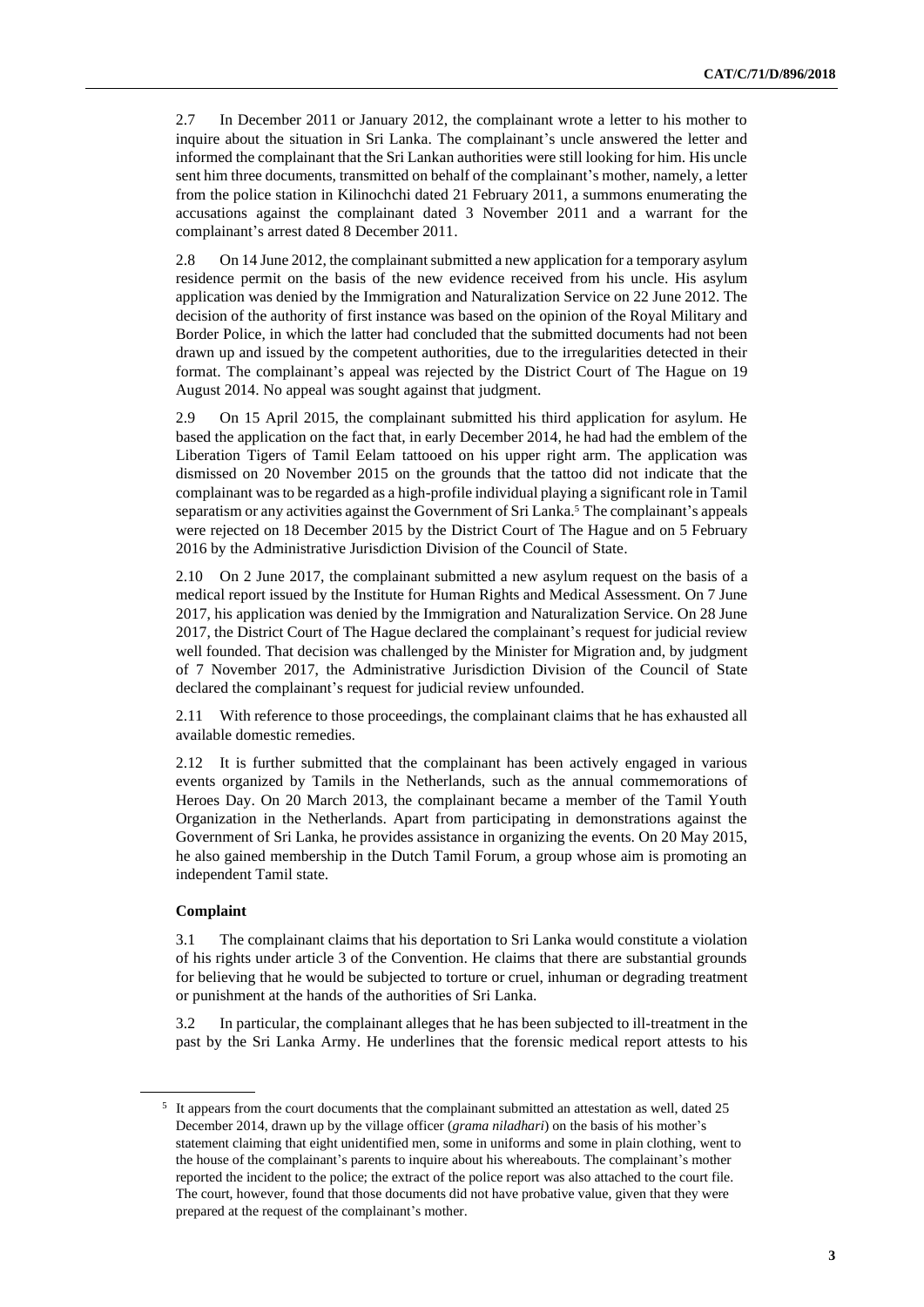account about the cause of his injuries.<sup>6</sup> It is also evident from the documents he provides, such as the warrant for his arrest, that he remains a person of interest to the Sri Lankan authorities. He underlines that the summons dated 3 November 2011, issued by the magistrate's court in Colombo at the request of the Counter-Terrorism Investigation Division, indicates that there have been allegations made against him of aiding terrorists. The documents were verified as genuine by the Ministry of Foreign Affairs of Sri Lanka on 10 February 2012.

3.3 The complainant claims that, ever since his arrival in the Netherlands, he has been an active member of the Tamil diaspora. He has closely cooperated with two leaders of the Liberation Tigers of Tamil Eelam in the organization of Tamil events by the Tamil Youth Organization in the Netherlands. Those persons are listed in the *Gazette of Sri Lanka* as terrorists. The complainant asserts that he remains politically active in the Netherlands up to the present day.

#### **State party's observations on the merits**

4.1 On 13 May 2019, the State party submitted its observation on the merits of the communication. After explaining the legislation and procedures applicable to the complainant's case, as well as the country situation in Sri Lanka, the State party submits that the complainant has not established satisfactorily that he would be at risk of treatment contrary to article 3 of the Convention if returned to Sri Lanka. The State party indicates that the complainant was interviewed several times during his asylum application procedures, with the assistance of an interpreter. The complainant also had the opportunity to submit corrections and additions to the reports of the interviews, and to respond to the notifications of intent to deny his asylum applications. He had legal representation throughout the proceedings. The asylum procedure, with the necessary safeguards, therefore offered the complainant sufficient opportunities to satisfactorily establish the veracity of his account. The District Court of The Hague and the Administrative Jurisdiction Division of the Council of State carefully assessed his claims in four sets of proceedings. Nevertheless, most of the complainant's narrative was found not to be credible, and other risk factors cited by him, considered individually and cumulatively, have not demonstrated that he has been of interest to the Sri Lankan authorities to the present day.

4.2 Citing the judgment of the European Court of Human Rights in *N.A. v. the United Kingdom*<sup>7</sup> and the decision of the Upper Tribunal (Immigration and Asylum Chamber) of the United Kingdom of Great Britain and Northern Ireland in *G.J. and others v. Secretary of State for the Home Department*, <sup>8</sup> and on the basis of his claims, the State party assesses that, unlike in the cited cases, in the present case, there is no real risk that the complainant would be perceived to have a significant role in diaspora activities designed to destabilize the unitary State of Sri Lanka and revive the internal armed conflict.

4.3 The State party considers that the complainant has not established satisfactorily that the Sri Lankan authorities were aware of his participation in training and other activities affiliated with the Liberation Tigers of Tamil Eelam. In that regard, the State party underlines

<sup>6</sup> The report contains findings indicating that the scars on the complainant's face and the condition of his teeth are consistent with the complainant's statement that they were caused as a result of illtreatment with a rifle butt. The scars on his knees are consistent with his statement that they had been caused by continuous crawling. The scars on his upper back are consistent with his statement that they were caused by being hanged with hooks sunk in his muscles. The scars on his elbow are consistent with his statement that they were caused by being hit with a wooden stick. The scars on his lower arm are consistent with his statement that they were caused by cigarette burns. The psychological problems, including post-traumatic stress disorder, fear, paranoid and depressive feelings and memory and concentration problems, are typical of patients who have been subjected to torture and other forms of ill-treatment.

<sup>7</sup> European Court of Human Rights, *N.A. v. the United Kingdom* (application No. 25904/07), judgment of 17 July 2008.

<sup>8</sup> United Kingdom of Great Britain and Northern Ireland, Upper Tribunal (Immigration and Asylum Chamber), *G.J. and others v. Secretary of State for the Home Department*, decision adopted on 5 July 2013.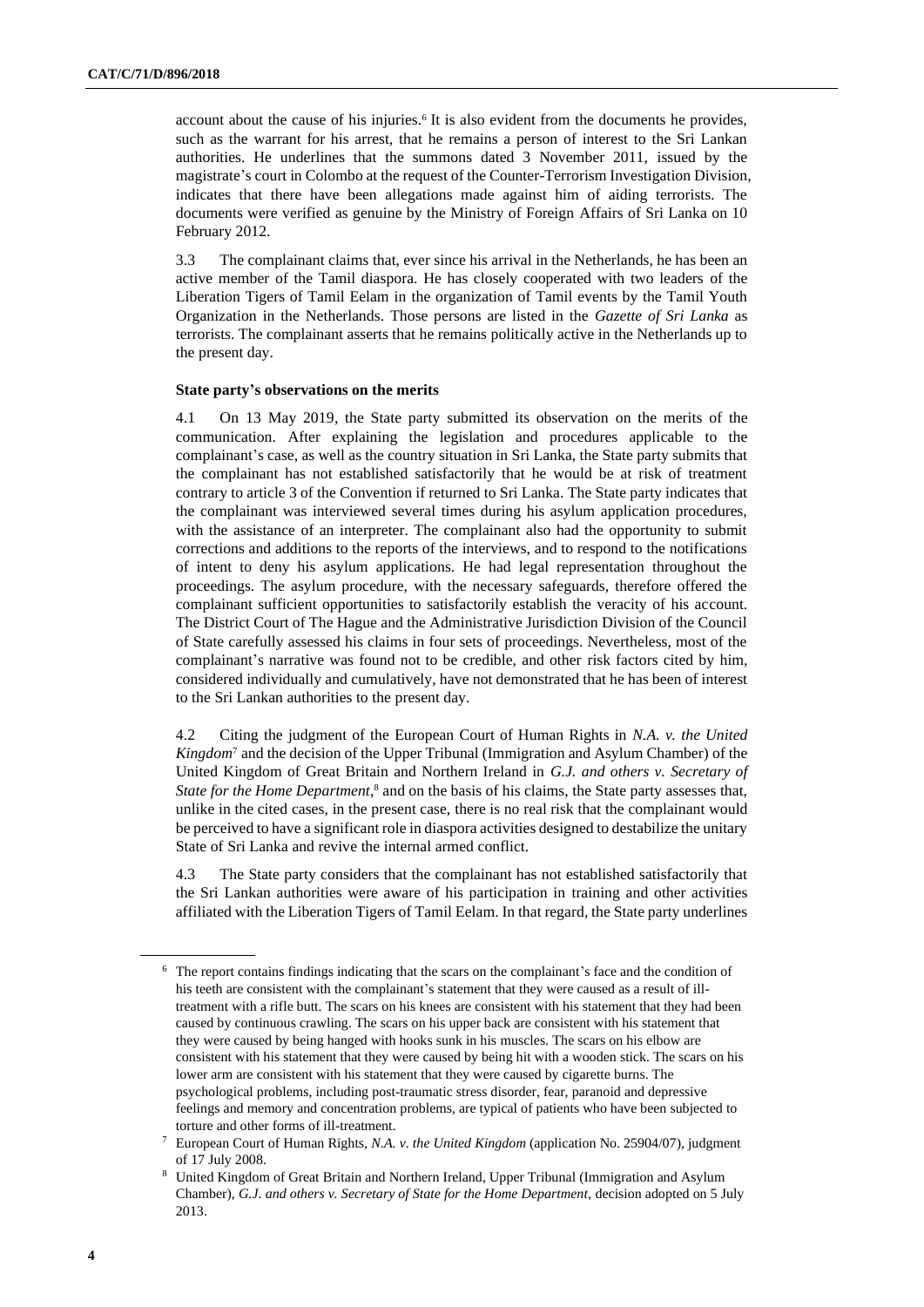that the complainant's narrative has not been found credible by the domestic authorities for the following reasons: (a) on several points relating to the the circumstances of his trainings with the Liberation Tigers of Tamil Eelam, he has provided cursory and contradictory statements;  $\phi$  (b) it is implausible that, despite his assertions to the contrary, he was not required to use weapons during the training, given the tense conflict between the Liberation Tigers of Tamil Eelam and the Sri Lankan authorities at the time; (c) it is implausible in the light of the general country situation that, despite his assertions to the contrary, neither the complainant nor his family members were recruited by the Liberation Tigers of Tamil Eelam earlier than 2008; (d) it is implausible that the complainant, despite his assertions to the contrary, had never participated in the armed conflict between the Liberation Tigers of Tamil Eelam and the Sri Lankan authorities, and his explanation that he managed to hide from the authorities seemed weak; (e) his account lacked details about the circumstances of his detention, in spite of its lengthy period (17 months); and (f) his statements about the circumstances of his escape from detention were found to be implausible.<sup>10</sup>

4.4 The State party submits that, in addition, the domestic courts could not accept any of the documents submitted by the complainant as evidence because they were found by the Royal Military and Border Police not to have been issued by the competent authorities, due to irregularities detected in their format. Even though the complainant was given the opportunity by the District Court of The Hague to obtain another expert opinion within three months in order to prove that the documents were genuine, he failed to do so.

4.5 With regard to the forensic medical report submitted in the context of the fourth set of asylum proceedings, the State party notes that, on 14 March 2011, the complainant was examined and found to be medically fit to be interviewed. During his interviews, he explicitly stated that there were no medical reasons that would preclude his being interviewed. It was only in the fourth set of proceedings that the complainant indicated that his medical condition, namely, the progression of chronic post-traumatic stress disorder, may have interfered with his ability to provide a complete and coherent account of his case. The State party submits in that regard that the complainant lacked credibility not only due to the inconsistencies detected in his narrative, but also because some of his allegations seemed to be in conflict with the general country information. In the light of those circumstances, the domestic courts did not deem it necessary to request further medical examination or to give the complainant the benefit of the doubt. Regarding the causes of the complainant's injuries, the State party underlines that the medical report took the complainant's statements for granted and failed to consider other circumstances that could have led to his injuries or his having developed post-traumatic stress disorder. Accordingly, the State party concludes that it had no obligation to further investigate the complainant's risk of being subjected to treatment contrary to article 3 of the Convention if returned to Sri Lanka.

4.6 The State party submits that, contrary to what the complainant argues, it cannot be assumed that he left Sri Lanka illegally. He has not submitted any documents to establish his nationality, identity or travel route, or to demonstrate the veracity of his account. He did not provide detailed, coherent and verifiable statements regarding his journey. For example, he did not specify the airline on whose flight he took from Sri Lanka. He has also been unable to recall the name indicated in his fake passport or the language in which the passport was issued. It is reasonable to expect him to be able to provide such basic information.

4.7 The State party observes that, in addition, the complainant has not shown that the Sri Lankan authorities are aware of his involvement with the Tamil Youth Organization in the Netherlands and his participation in several demonstrations against the Sri Lankan authorities. In any event, those activities are too marginal for the complainant to be seen as an activist

<sup>9</sup> The State party submits that the complainant was unable to provide the names of the trainers and other leaders of the Liberation Tigers of Tamil Eelam from his region. He was not consistent in his claims as to whether he had to dig bunkers or trenches.

<sup>&</sup>lt;sup>10</sup> The State party argues that, at the beginning of the asylum proceedings, the complainant submitted that it was a Sri Lankan soldier who had helped him escape from detention. It is implausible, however, according to the State party, that a Sri Lankan soldier, who was completely unknown to the complainant and spoke very little Tamil, would take the risk to facilitate the escape of a Tamil detainee.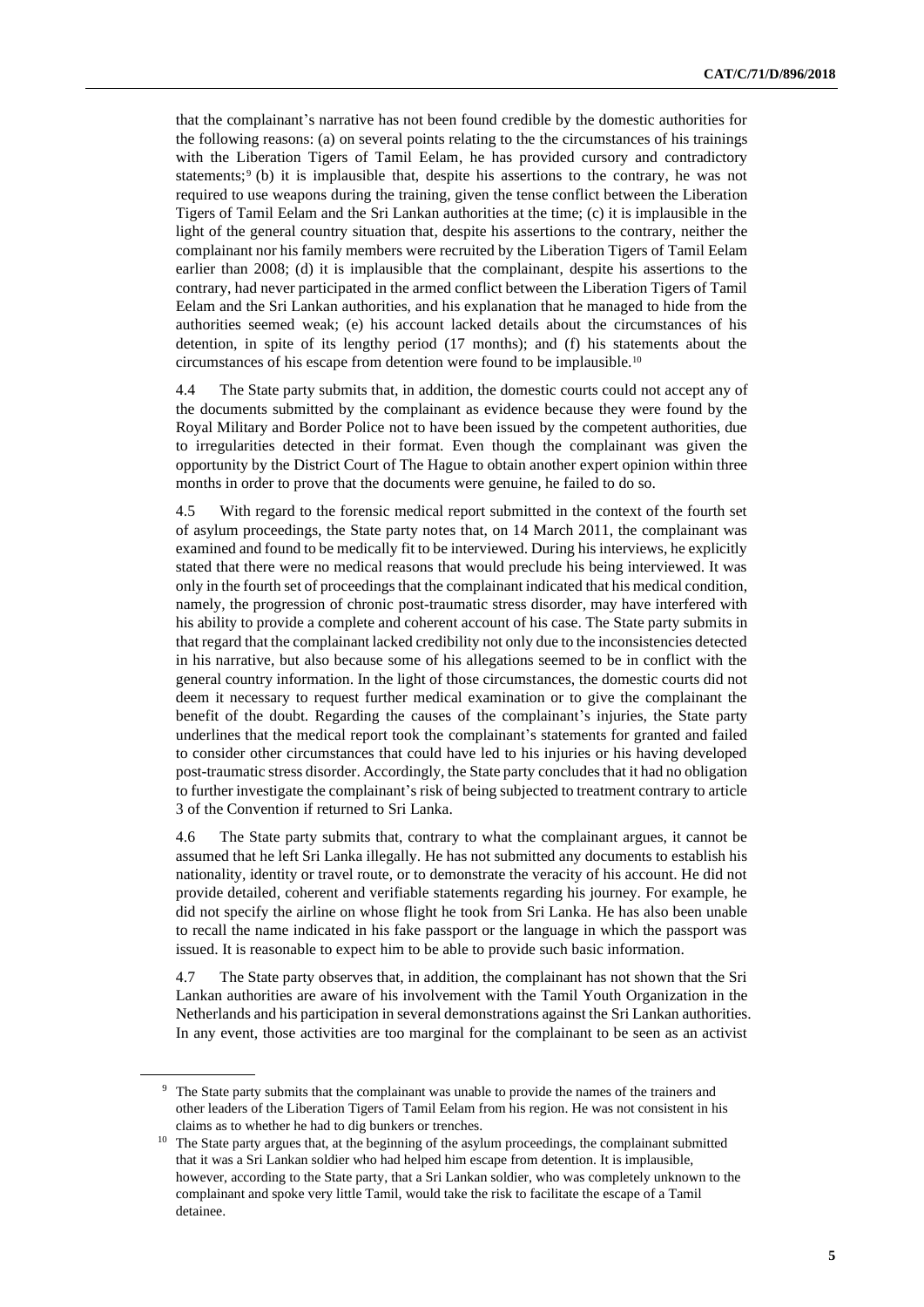who is of interest to the Government of Sri Lanka. The complainant's additional statements in that regard, namely, that he has worked with persons identified as terrorists by the Government of Sri Lanka do not change the assessment that no evidence has been submitted to corroborate the complainant's assertions in that regard.

4.8 The State party submits that, based on the domestic courts' finding that the complainant lacked credibility and that he did not take part in the armed conflict in Sri Lanka, but instead performed marginal activities outside of his country of origin, it concludes that getting a tattoo in itself does not render him at risk of being perceived as a high-profile individual who would be of interest to the Sri Lankan authorities. With regard to the scars on the body of the complainant, the State party reiterates that the medical report does not discount possible causes other than his own story for the complainant's injuries. In any event, given that there is no indication that the complainant has attracted the adverse attention of the Sri Lankan authorities, there is no reason to conclude that he would attract such attention merely because of his scars.

4.9 The State party submits that the fact that the complainant would be returned to Sri Lanka from the Netherlands without an identity card is not in itself sufficient reason to believe that he would be subjected to ill-treatment upon his return. It is argued by the State party that the Sri Lankan authorities are aware that many people emigrate for economic reasons and that every year the number of Tamil asylum seekers forcibly returned to Sri Lanka varies from a few to more than a thousand. While acknowledging that some returnees have become victims of treatment contrary to the Convention, that does not necessarily lead to the conclusion that every returnee faces such a risk.

4.10 In the light of the above information, the State party concludes that the complainant has not satisfactorily established that he would be subjected to treatment contrary to article 3 of the Convention upon his return to Sri Lanka. Therefore, his removal to Sri Lanka would not constitute a breach thereof.

#### **Complainant's comments on the State party's observations on the merits**

5. On 18 July 2019, the complainant submitted comments on the State party's observations on the merits of the communication. He objects primarily to the State party's position that his account was found non-credible by the domestic authorities because of inconsistencies in his statements. He underlines that, in the first set of proceedings, he was represented by a counsel who had failed to explain before the State party's authorities that the complainant had bribed his way out of detention, and therefore the State party's arguments are not valid in that regard. He explains that he informed the State party that he had worked as a welder in a garage and repaired Liberation Tigers of Tamil Eelam vehicles that were used to transport weapons, food, medication, fuel and wounded militants, which is probably the reason why he had not been approached by the Liberation Tigers of Tamil Eelam earlier than 2008. He submits that he cannot recall any of the names of the leaders in the training camp, because their names were not revealed to the detainees, who were obliged to address the leaders as "elder brother" in the Tamil language. Regarding the State party's argument about the complainant's contradictory statements as to whether he had been digging trenches or bunkers, he submits that the misunderstanding is the result of a translation error. He notes that, contrary to the State party's assertion, he gave a detailed account of the conditions of his detention. In that regard, the complainant refers to the minutes of his second interview. In addition, he contends that the State party draws unreasonable conclusions from the medical report issued by the Institute for Human Rights and Medical Assessment.

#### **Issues and proceedings before the Committee**

#### *Consideration of admissibility*

6.1 Before considering any complaint submitted in a communication, the Committee must decide whether the communication is admissible under article 22 of the Convention. The Committee has ascertained, as it is required to do under article 22 (5) (a) of the Convention, that the same matter has not been and is not being examined under another procedure of international investigation or settlement.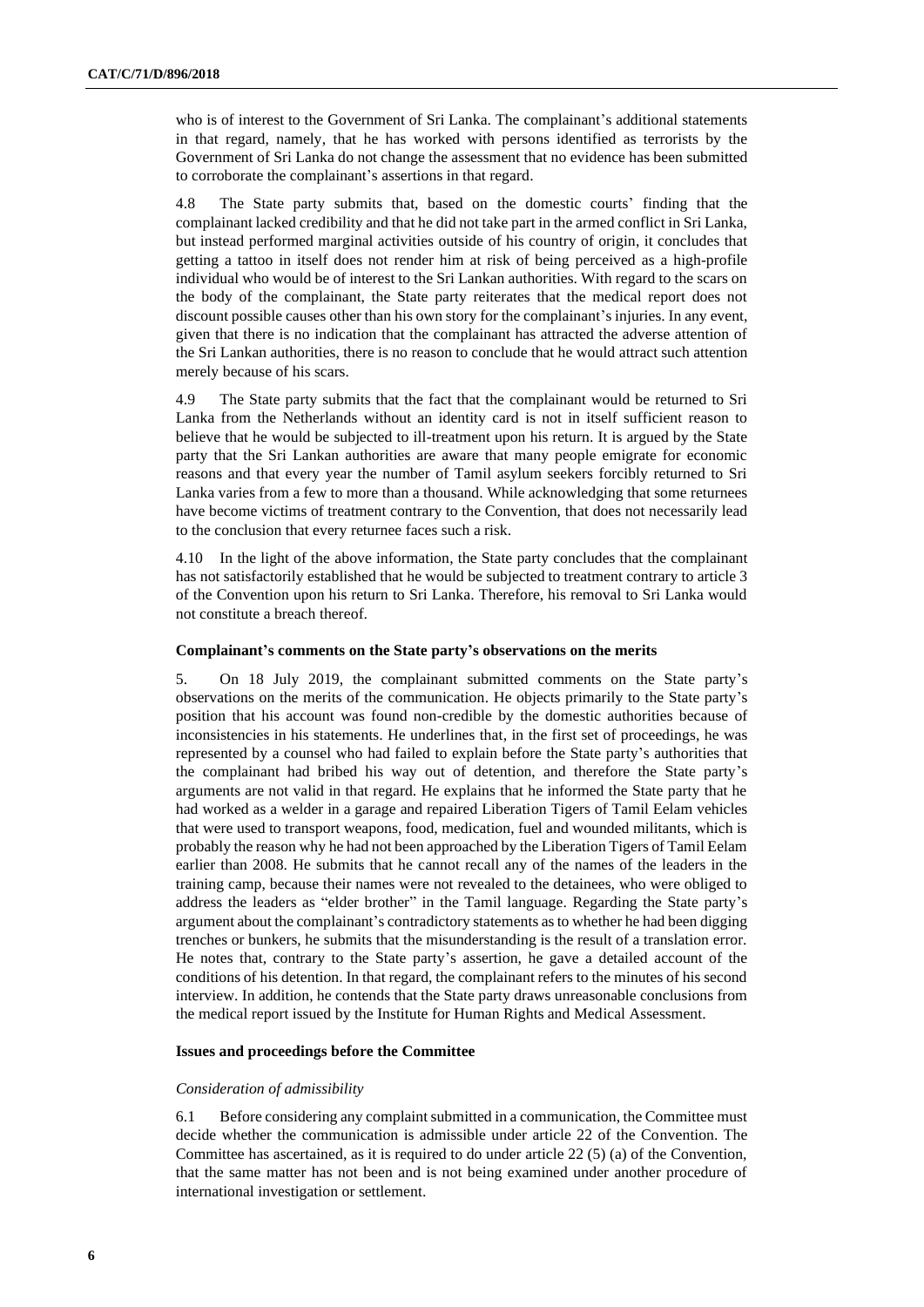6.2 The Committee recalls that, in accordance with article 22 (5) (b) of the Convention, it shall not consider any communication from an individual unless it has ascertained that the individual has exhausted all available domestic remedies. The Committee notes that the complainant appealed the negative decision concerning his asylum application to the District Court of The Hague on 7 April 2011 and that he sought leave to appeal to the Administrative Jurisdiction Division of the Council of State, which was rejected on 19 May 2011. The complainant's appeal against the negative decision concerning his second asylum application was rejected by the District Court on 19 August 2014. The negative decision concerning his third asylum application was appealed to the District Court and he sought leave to appeal to the Administrative Jurisdiction Division, but those applications was rejected on 18 December 2015 and 5 February 2016, respectively. The complainant's fourth asylum application was rejected on 7 June 2017, however, the District Court declared the complainant's request for judicial review well founded. That decision was challenged by the Minister for Migration and, by judgment of 7 November 2017, the Administrative Jurisdiction Division declared the complainant's request for judicial review unfounded. The Committee notes that, in the present case, the State party has not challenged the admissibility of the complaint on those grounds. Accordingly, the Committee considers that it is not precluded by article 22 (5) (b) from examining the present communication.

6.3 The Committee considers that the complainant has sufficiently substantiated his allegations of a risk of torture or other ill-treatment by the Sri Lankan authorities for his perceived affiliation with the Liberation Tigers of Tamil Eelam for the purposes of admissibility. The Committee notes that the State party has not challenged the admissibility of the communication on any grounds. Given that the Committee finds no obstacles to admissibility, it declares the complainant's claims under article 3 of the Convention admissible and proceeds with its consideration of the merits.

#### *Consideration of the merits*

7.1 In accordance with article 22 (4) of the Convention, the Committee has considered the communication in the light of all the information made available to it by the parties.

7.2 In the present case, the issue before the Committee is whether the return of the complainant to Sri Lanka would constitute a violation of the State party's obligation under article 3 of the Convention not to expel or to return ("refouler") a person to another State where there are substantial grounds for believing that he or she would be in danger of being subjected to torture.

7.3 The Committee must evaluate whether there are substantial grounds for believing that the complainant would be personally at risk of being subjected to torture upon return to Sri Lanka. In assessing that risk, the Committee must take into account all relevant considerations, pursuant to article 3 (2) of the Convention, including the existence of a consistent pattern of gross, flagrant or mass violations of human rights. However, the Committee recalls that the aim of the determination is to establish whether the individual concerned would be personally at a foreseeable and real risk of being subjected to torture in the country to which the individual would be returned.It follows that the existence of a pattern of gross, flagrant or mass violations of human rights in a country does not as such constitute sufficient reason for determining that a particular person would be in danger of being subjected to torture on return to that country; additional grounds must be adduced to show that the individual concerned would be personally at risk. Conversely, the absence of a consistent pattern of flagrant violations of human rights does not mean that a person might not be subjected to torture in his or her specific circumstances.<sup>11</sup>

7.4 The Committee recalls its general comment No. 4 (2017) on the implementation of article 3 in the context of article 22, according to which the Committee will assess "substantial grounds" and consider the risk of torture as foreseeable, personal, present and real when the existence of credible facts relating to the risk by itself, at the time of its decision, would affect the rights of the complainant under the Convention in case of his or her

<sup>11</sup> See, e.g. *E.T. v. the Netherlands* (CAT/C/65/D/801/2017), para. 7.3; and *Y.G. v. Switzerland* (CAT/C/65/D/822/2017), para. 7.3.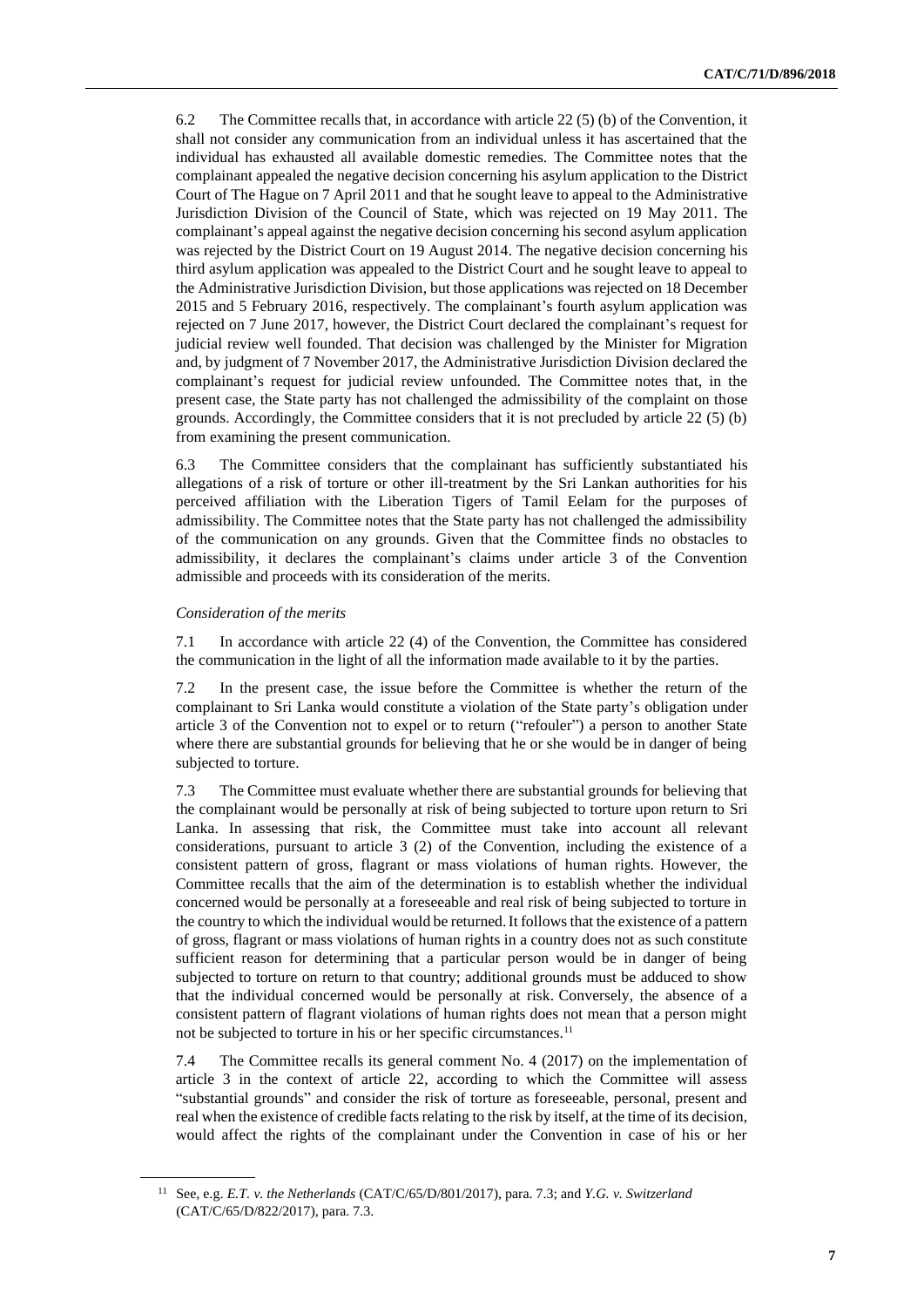deportation. Indications of personal risk may include, but are not limited to: (a) the complainant's ethnic background; (b) political affiliation or political activities of the complainant or his or her family members; (c) arrest or detention without guarantee of a fair treatment and trial; (d) sentence in absentia; and (e) previous torture (para. 45). With respect to the merits of a communication submitted under article 22 of the Convention, the burden of proof is upon the author of the communication, who must present an arguable case, that is, submit substantiated arguments showing that the danger of being subjected to torture is foreseeable, present, personal and real (para. 38). The Committee also recalls that it gives considerable weight to findings of fact made by organs of the State party concerned, however it is not bound by such findings, as it can make a free assessment of the information available to it in accordance with article 22 (4) of the Convention, taking into account all the circumstances relevant to each case (para. 50).

7.5 In assessing the risk of torture in the present case, the Committee takes note of the complainant's claim that he would face a risk of treatment contrary to article 3 of the Convention by the Sri Lanka Army if he were returned to Sri Lanka, because of his Tamil ethnicity and presumed affiliation with the Liberation Tigers of Tamil Eelam. In that regard, the Committee also takes note of the complainant's assertion that he worked as a welder in a garage owned by members of the Liberation Tigers of Tamil Eelam and that, for several months, he was forced to attend a military training in a camp operated by the Liberation Tigers of Tamil Eelam. The Committee further takes note of his contention that he was confined in detention camps by the Sri Lanka Army, where he was interrogated multiple times about his possible involvement with the Liberation Tigers of Tamil Eelam, and that he was tortured on several occasions during the interrogations. The Committee takes note of his contention that he escaped from the camp and managed to leave Sri Lanka, after his uncle arranged for his release by paying a bribe. The Committee is mindful of the documents brought before it, including a warrant for the complainant's arrest and a medical report issued by the Institute for Human Rights and Medical Assessment. The Committee takes note of the complainant's statement that he had the emblem of the Liberation Tigers of Tamil Eelam tattooed on his right upper arm. The Committee notes that he is a member of the Tamil Youth Organization in the Netherlands and the Dutch Tamil Forum and that he was part of various events organized by Tamil groups in the Netherlands, including in cooperation with persons listed as terrorists in the *Gazette of Sri Lanka*.

7.6 The Committee observes that the State party authorities considered that the complainant's narrative was not credible, because he had provided inconsistent and vague statements concerning essential elements of his account. The Committee takes note of the State party's observation that, during asylum proceedings, the complainant, who was represented by legal counsel, was examined and found to be medically fit to be interviewed. It was only in the context of the fourth set of proceedings that the complainant indicated that his medical condition, namely, the progression of chronic post-traumatic stress disorder, might have interfered with his ability to provide complete and coherent accounts of his case. The Committee takes note of the State party's position that the report issued by the Institute for Human Rights and Medical Assessment does not prove that the complainant was subjected to torture, because the scars it describes could have had other causes. The Committee also takes note of the State party's statement that the arrest warrant and additional documents adduced by the complainant were found not to have been issued by the competent authorities, due to irregularities detected in their format, and that the complainant failed to challenge that assessment, even though he had the opportunity to do so. The Committee observes the State party's position that there is no indication that the complainant has been sought by, or attracted the adverse attention of, the Sri Lankan authorities and that his current activities are too marginal to be of interest to the authorities.

7.7 The Committee notes the current human rights situation in Sri Lanka and refers to its concluding observations on the fifth periodic report of Sri Lanka, in which it expressed concern, inter alia, about reports on the persistence of abductions, torture and ill-treatment perpetrated by State security forces in Sri Lanka, including the military and the police,<sup>12</sup>

<sup>&</sup>lt;sup>12</sup> CAT/C/LKA/CO/5, paras. 9–12. See also Human Rights Council resolution 46/1, on promoting reconciliation, accountability and human rights in Sri Lanka.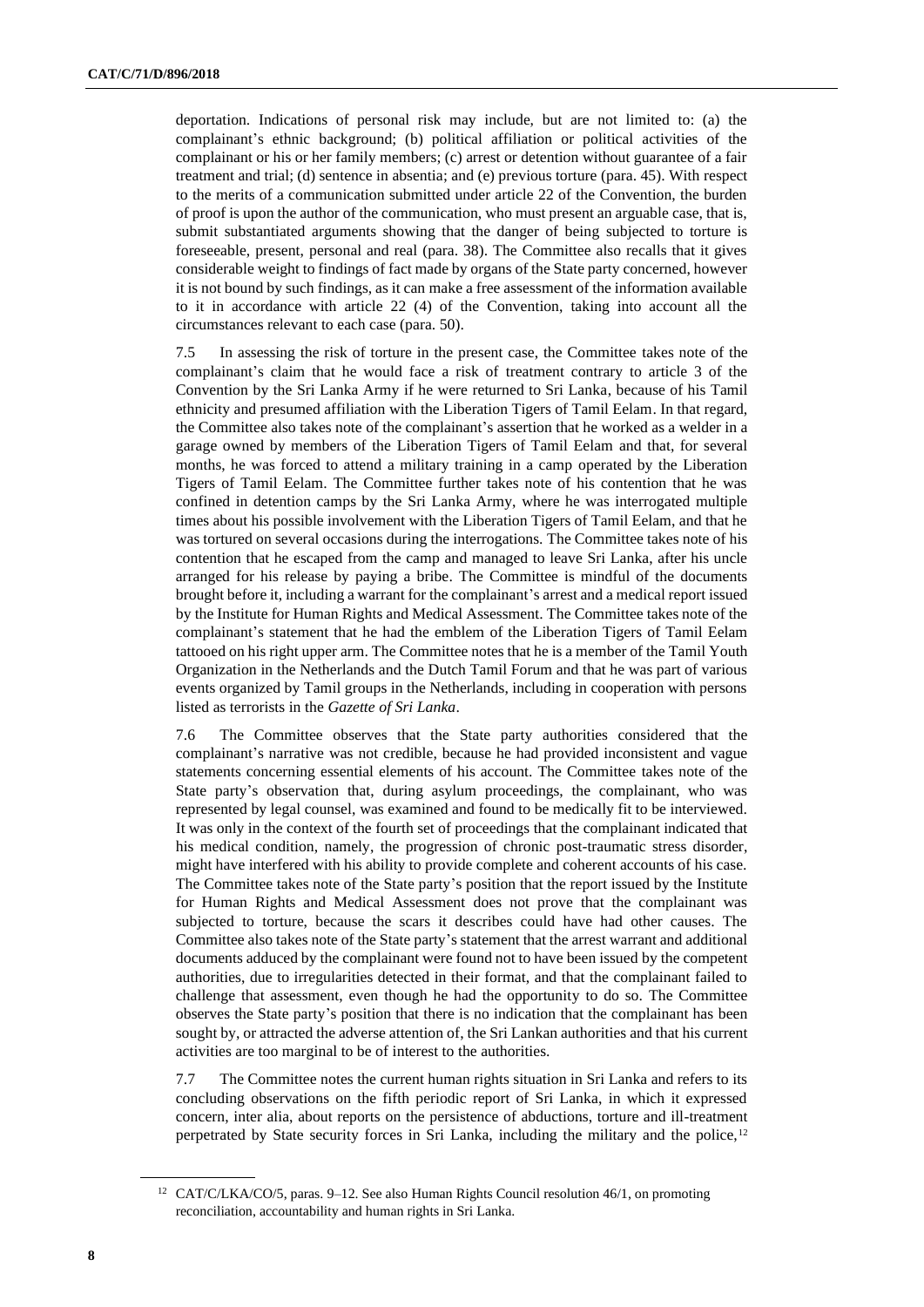which had continued in many parts of the country after the conflict with the Liberation Tigers of Tamil Eelam ended in May 2009. It also refers to credible reports by non-governmental organizations<sup>13</sup> concerning the treatment by the Sri Lankan authorities of individuals returned to Sri Lanka. However, the Committee recalls that the occurrence of human rights violations in one's country of origin is not sufficient in itself to conclude that a complainant runs a real and personal risk of torture.<sup>14</sup>

7.8 In the present communication, the Committee observes that the complainant had the opportunity to provide additional details and supporting evidence of his claims to the domestic authorities in four sets of proceedings and that the authorities considered the complainant's oral statements in the absence of documentation establishing his nationality, identity or travel route. The Committee notes the inconsistencies and gaps in the complainant's oral statements, which led the domestic authorities to conclude that he had not demonstrated that he would face a foreseeable, real and personal risk of torture if returned to Sri Lanka. In that respect, the Committee considers that the domestic authorities were relying heavily on the complainant's negative credibility assessment, even though some inconsistencies in the complainant's statements could be considered minor, others may have originated in translation errors or have been reasonably explained. Furthermore, as indicated in the minutes of the complainant's hearing, the complainant provided additional information with respect to the circumstances of his detention. The Committee observes the State party's allegation that several of the complainant's assertions, namely, that he had never trained with a weapon in the training camp, that he had never participated in the armed conflict and that he had not been approached by the Liberation Tigers of Tamil Eelam earlier than 2008, are not consistent with the general country information on Sri Lanka. The Committee notes, however, that the mere fact that the general country information may undermine some assertions made by the complainant should not necessarily call into question the veracity of the complainant's account in its entirety. The Committee recalls that complete accuracy is seldom to be expected from victims of torture<sup>15</sup> and observes that the complainant has provided documentation indicating that he was suffering from post-traumatic stress disorder and depression at the time of his interviews.

7.9 The Committee recalls that ill-treatment suffered in the past is only one element to be taken into account, the relevant question before the Committee being whether the complainant currently runs a risk of torture if returned to Sri Lanka.<sup>16</sup> The Committee considers that, even if it were to disregard the alleged inconsistencies in the complainant's account of his past experiences in Sri Lanka and accept his statements as true, the complainant has not provided any information credibly indicating that he would currently be of interest to the authorities of Sri Lanka. In that regard, the Committee observes that, even though Sri Lankans of Tamil ethnicity with a prior personal or familial connection to the Liberation Tigers of Tamil Eelam facing forcible return to Sri Lanka may be at risk of torture, in the present case,<sup>17</sup> according to the complainant's own narrative, he never participated in the armed conflict, and while in detention, he consistently denied his involvement with the Liberation Tigers of Tamil Eelam. The Committee also observes that the documents submitted to prove the authorities' interest in the complainant date back to 2011, and they were not found to have been issued by the competent authorities. Despite the opportunity to challenge that expert opinion, the complainant did not take steps to prove otherwise. Furthermore, taking into account the report issued by the Institute for Human Rights and Medical Assessment, which indicated that the complainant's scars were consistent with his account, it is to be noted that the findings do not discount other possible causes for the complainant's injuries. In addition, the fact that the complainant was able to leave Sri Lanka without any incident also shows the lack of interest of the State authorities in his whereabouts, especially because he could not establish that he had left the country illegally. In fact, the

<sup>&</sup>lt;sup>13</sup> See Freedom from Torture, "Tainted peace: torture in Sri Lanka since May 2009", August 2015.

<sup>14</sup> See, for example, *Thirugnanasampanthar v. Australia* (CAT/C/61/D/614/2014), para. 8.7.

<sup>15</sup> See the Committee's general comment No. 4 (2017), para. 42. See also *Alan v. Switzerland* (CAT/C/16/D/21/1995), para. 11.3; and *G.E. v. Australia* (CAT/C/61/D/725/2016), para. 7.6.

<sup>16</sup> See, for example, *S.S.B. v. Denmark* (CAT/C/60/D/602/2014), para 8.7; and *Thirugnanasampanthar v. Australia*, para. 8.7.

<sup>17</sup> *J.N. v. Denmark* (CAT/C/57/D/628/2014), para. 7.9.